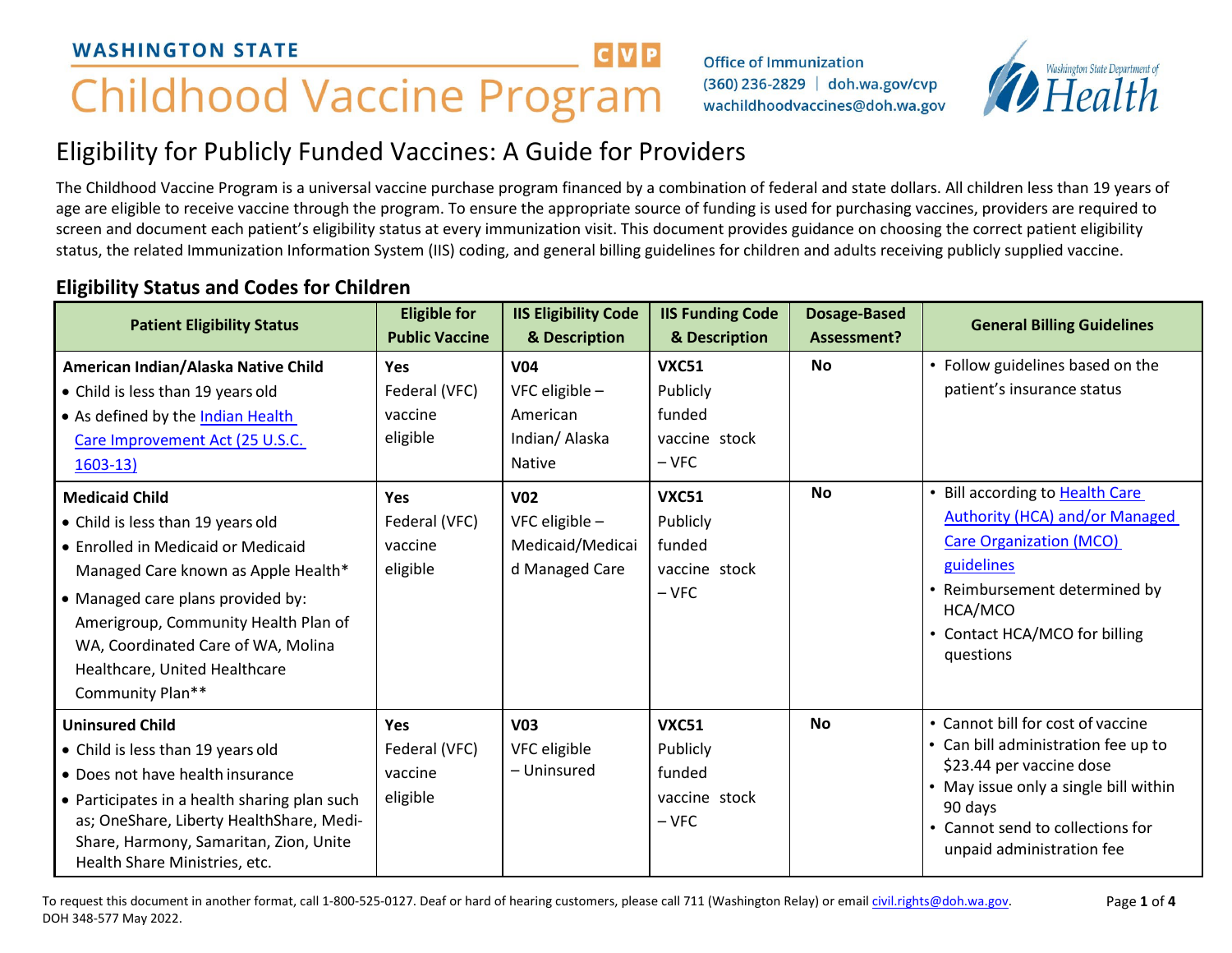# **Childhood Vaccine Program**

**Office of Immunization** (360) 236-2829 doh.wa.gov/cvp wachildhoodvaccines@doh.wa.gov



| <b>Patient Eligibility Status</b>                                                                                                                                                                                                                                                                       | <b>Eligible for</b><br><b>Public Vaccine</b>                                   | <b>IIS Eligibility Code</b><br>& Description                                    | <b>IIS Funding Code</b><br>& Description                             | <b>Dosage-Based</b><br>Assessment? | <b>General Billing Guidelines</b>                                                                                                                                                                                                                                                                                                    |
|---------------------------------------------------------------------------------------------------------------------------------------------------------------------------------------------------------------------------------------------------------------------------------------------------------|--------------------------------------------------------------------------------|---------------------------------------------------------------------------------|----------------------------------------------------------------------|------------------------------------|--------------------------------------------------------------------------------------------------------------------------------------------------------------------------------------------------------------------------------------------------------------------------------------------------------------------------------------|
| Under-insured Child served at FQHC/RHC<br>• Child is less than 19 years old<br>• Has insurance but it does not cover<br>vaccine<br>• Served at a Federally Qualified<br>Health Center/Rural Health Center                                                                                               | <b>Yes</b><br>Federal (VFC)<br>vaccine<br>eligible only<br>through<br>FQHC/RHC | <b>V05</b><br>VFC eligible $-$<br>Underinsured<br>at FQHC/RHC                   | <b>VXC51</b><br>Publicly<br>funded<br>vaccine stock<br>$-VFC$        | <b>No</b>                          | • Cannot bill for cost of vaccine<br>• May issue only a single bill within<br>90 days for administration fee up<br>to \$23.44 per vaccine dose<br>• Cannot send to collections for<br>unpaid administration fee                                                                                                                      |
| <b>CHIP Child</b><br>• Child is less than 19 years old<br>• Enrolled in the Children's Health<br>Insurance Program (CHIP) or Washington<br>State Child Health Insurance Program<br>(CHP)<br>• Part of Apple Health*                                                                                     | Yes<br>State (Non-<br>VFC) vaccine<br>eligible                                 | V <sub>22</sub><br>State vaccine<br>eligible -<br><b>CHIP</b>                   | <b>VXC52</b><br>Publicly funded<br>vaccine stock-<br>Non-VFC         | <b>No</b>                          | Bill according to Health Care<br>Authority (HCA) and/or Managed<br>Care Organization (MCO)<br>guidelines<br>• Reimbursement determined by<br>HCA/MCO<br>• Contact HCA/MCO for billing<br>questions                                                                                                                                   |
| <b>Insured Child</b><br>• Child is less than 19 years old<br>• Has insurance that covers vaccine including<br>private, commercial, employer self-<br>funded, health benefit exchange plans,<br>etc.<br>• Has insurance but does not cover<br>vaccine and is receiving care at a non-<br><b>FQHC/RHC</b> | <b>Yes</b><br>State (Non-<br>VFC) vaccine<br>eligible                          | V25 (previously<br>V10) State vaccine<br>eligible - Private<br><b>Insurance</b> | <b>VXC52</b><br><b>Publicly funded</b><br>vaccine stock -<br>Non-VFC | <b>Yes</b>                         | <b>WASHINGTON</b><br>VACCINE<br><b>ASSOCIATION</b><br><b>Bill Dosage-Based Assessment</b><br>per insurer and WVA guidance<br>• Contact WVA for billing instructions<br>(http://www.wavaccine.org)<br>• Cannot send to collections for<br>unpaid administration fee (including<br>patients out of network & with high<br>deductibles) |

\*See Page 4 for instructions on accessing ProviderOne to identify the appropriate patient status of Apple Health children.

\*\*Medicaid Managed Care insurers may also provide commercial health plans. Please identify the correct health coverage for proper documentation and billing.

#### **Washington Health Care Authority Customer Service Center**

- Phone: 1-800-562-3022
- Email: [askmedicaid@hca.wa.gov](mailto:askmedicaid@hca.wa.gov)
- Website: [www.hca.wa.gov/billers-providers-partners](http://www.hca.wa.gov/billers-providers-partners)
- **Washington Vaccine Association**
	- Phone: 888-WA-vacci(ne) 888-928-2224
	- Email: [info@wavaccine.org](mailto:info@wavaccine.org)
	- Website: [http://www.wavaccine.org](http://www.wavaccine.org/)

To request this document in another format, call 1-800-525-0127. Deaf or hard of hearing customers, please call 711 (Washington Relay) or email [civil.rights@doh.wa.gov.](mailto:civil.rights@doh.wa.gov) DOH 348-577 May 2022.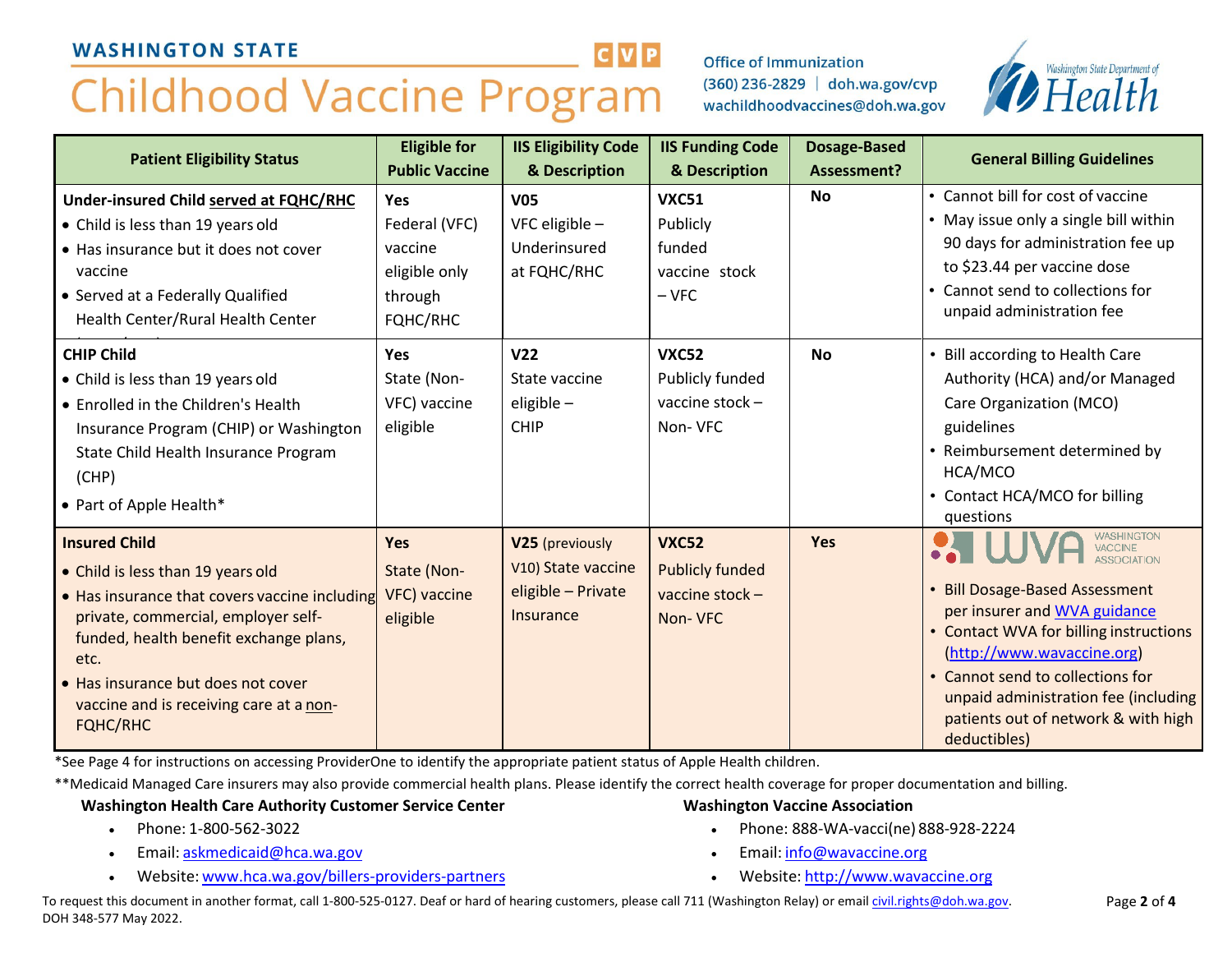# **Childhood Vaccine Program**

**Office of Immunization** (360) 236-2829 doh.wa.gov/cvp wachildhoodvaccines@doh.wa.gov



# **Eligibility Status and Codes for Adults**

| <b>Patient Eligibility Status</b>                                                                                                                                                                                                                                                                                                            | <b>Eligible for</b><br><b>Public Vaccine</b> | <b>IIS Eligibility Code</b><br>& Description                                       | <b>IIS Funding Code</b><br>& Description          | <b>General Billing</b>                                                                                                                                                                                                    |
|----------------------------------------------------------------------------------------------------------------------------------------------------------------------------------------------------------------------------------------------------------------------------------------------------------------------------------------------|----------------------------------------------|------------------------------------------------------------------------------------|---------------------------------------------------|---------------------------------------------------------------------------------------------------------------------------------------------------------------------------------------------------------------------------|
| <b>Private Insured Adult</b><br>• Adult is 19 years or older<br>• Has private insurance that covers vaccine                                                                                                                                                                                                                                  | <b>No</b>                                    | <b>V01</b><br>Not public vaccine<br>eligible - Adults                              | <b>PHC70</b><br>Privately funded<br>vaccine stock | • Contact insurance plan for billing guidance                                                                                                                                                                             |
| Un/Under-insured Adult served by a non-<br>enrolled Washington State Adult Vaccine<br><b>Program facility</b><br>• Adult is 19 years or older<br>• Does not have health insurance<br>• Has private or public insurance but<br>it does not cover vaccine                                                                                      | <b>No</b>                                    | <b>V01</b><br>Not public vaccine<br>eligible - Adults                              | <b>PHC70</b><br>Privately funded<br>vaccine stock | • May bill for cost of vaccine according to<br>insurance plan and facility billing practices<br>• May bill administration fee according to<br>insurance plan and facility billing practices                               |
| <b>Medicare Adult</b><br>• Adult is 19 years or older<br>• Enrolled in Medicare<br>• Medicare covers the vaccine                                                                                                                                                                                                                             | <b>No</b>                                    | V <sub>24</sub><br>Medicare                                                        | <b>PHC70</b><br>Privately funded<br>vaccine stock | • Contact Medicare for billing guidance                                                                                                                                                                                   |
| Un/Under-insured Adult served by an<br>enrolled Washington State Adult Vaccine<br><b>Program facility</b><br>• Adult is 19 years or older<br>• Receiving care at a facility enrolled in the<br>Washington State Adult Vaccine Program<br>• Does not have insurance<br>• Has private or public insurance but it<br>does not cover the vaccine | <b>Yes</b><br>State program<br>eligible      | V <sub>23</sub><br>State program<br>eligible (317) -<br>Under/un-insured<br>adults | <b>VXC52</b><br>Publicly funded<br>vaccine stock  | • Cannot bill for cost of vaccine<br>• Can bill administration fee up to \$23.44<br>per vaccine dose<br>• May issue only a single bill within 90<br>days<br>• Cannot send to collections for unpaid<br>administration fee |

**CVP** 

For more information, visit the [Washington State Adult Vaccine Program](https://www.doh.wa.gov/YouandYourFamily/Immunization/Adult/AdultVaccineProgram)